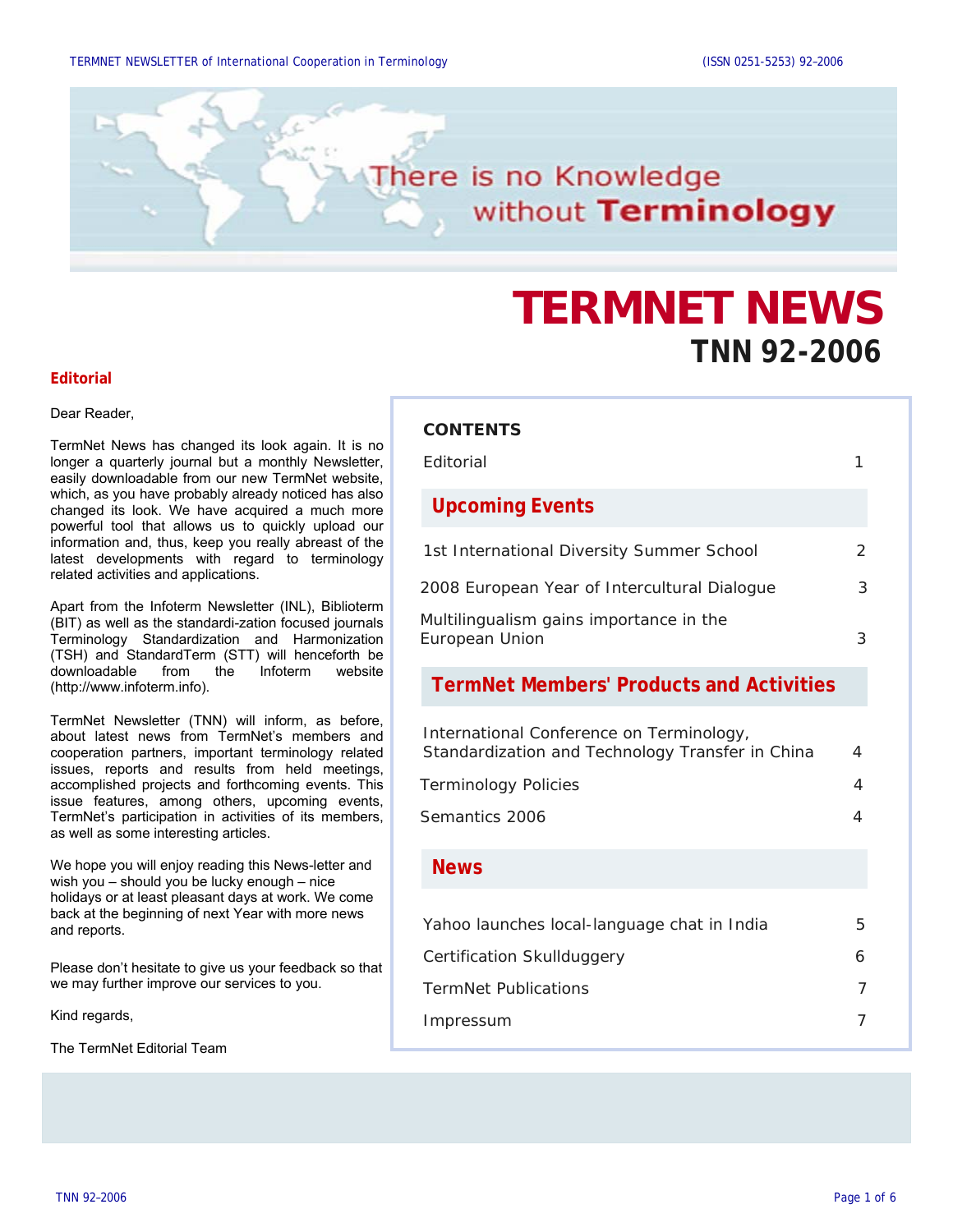### **Upcoming Events**

**Let's celebrate 2007, the European Year of Equal Opportunities for All !** 

### **1st International Diversity Summer School 9-13 July 2007, Vienna, Austria**

Based on Decision N° 771/2006/EC of the European Parliament and of the Council, dated 17 May 2006, the European Commission has designated 2007 as "**European Year of Equal Opportunities for All – Towards a Just Society**". It is part of a concerted effort to promote equality and non-discrimination in the EU and aims at raising awareness of the positive contribution that can be made by *anyone to society as a whole,* regardless of their gender, race or ethnic origin, religion or beliefs, *disability*, age or sexual orientation.

To stress the importance and function of terminology and multilingualism in connection with the European and international anti-discrimination and diversity issues and activities, TermNet, in co-operation with [equalizent](http://www.equalizent.com/) Vienna and the [Center for Translation](http://www.univie.ac.at/) [Studies](http://www.univie.ac.at/) at the University of Vienna, has initiated the first International Diversity Summer School with the theme "Diversity Management: Theory, Practice and Applications".

#### **The Preliminary Programme & Topics are**

#### **Diversity in the Context**

- Models, Concepts and the Core Dimensions
- The European and International Perspective of Diversity Management
- Methods and Tools of a Targeted Project Management

#### **Diverse Cultures – Diverse Languages**

- Intercultural Management and Diversity Management
- Multilingual Aspects of Diversity Management
- Interpreting in Different Settings/Community Interpreting and Diversity
- Sign Language as an Aspect of a Diverse Society

#### **Standards and Quality Assurance of Diversity Management**

- Legislation and Diversity Management
- Diversity Score Card Introduction, Methods and Tools
- Diversity Management in the Future: outlook and measures to be taken

#### **Diverse Cities/Enterprises/Projects**

- DiversCity (Case Studies)
- Diversity Management and SMEs (Case Studies)
- Diversity Projects in Practice: Good Best Worst Practice (an Overview)
- Presentation and Evaluation of Participants´ Projects (Workshops)

[equalizent](http://www.equalizent.com/) is a qualification and competence centre for deaf and hard-of-hearing people and for everyone interested in sign language.

**Please note** that the **Terminology Summer School** (TSS 2007) will take place the following week, i.e. from 16 to 20 July, in Cologne, Germany.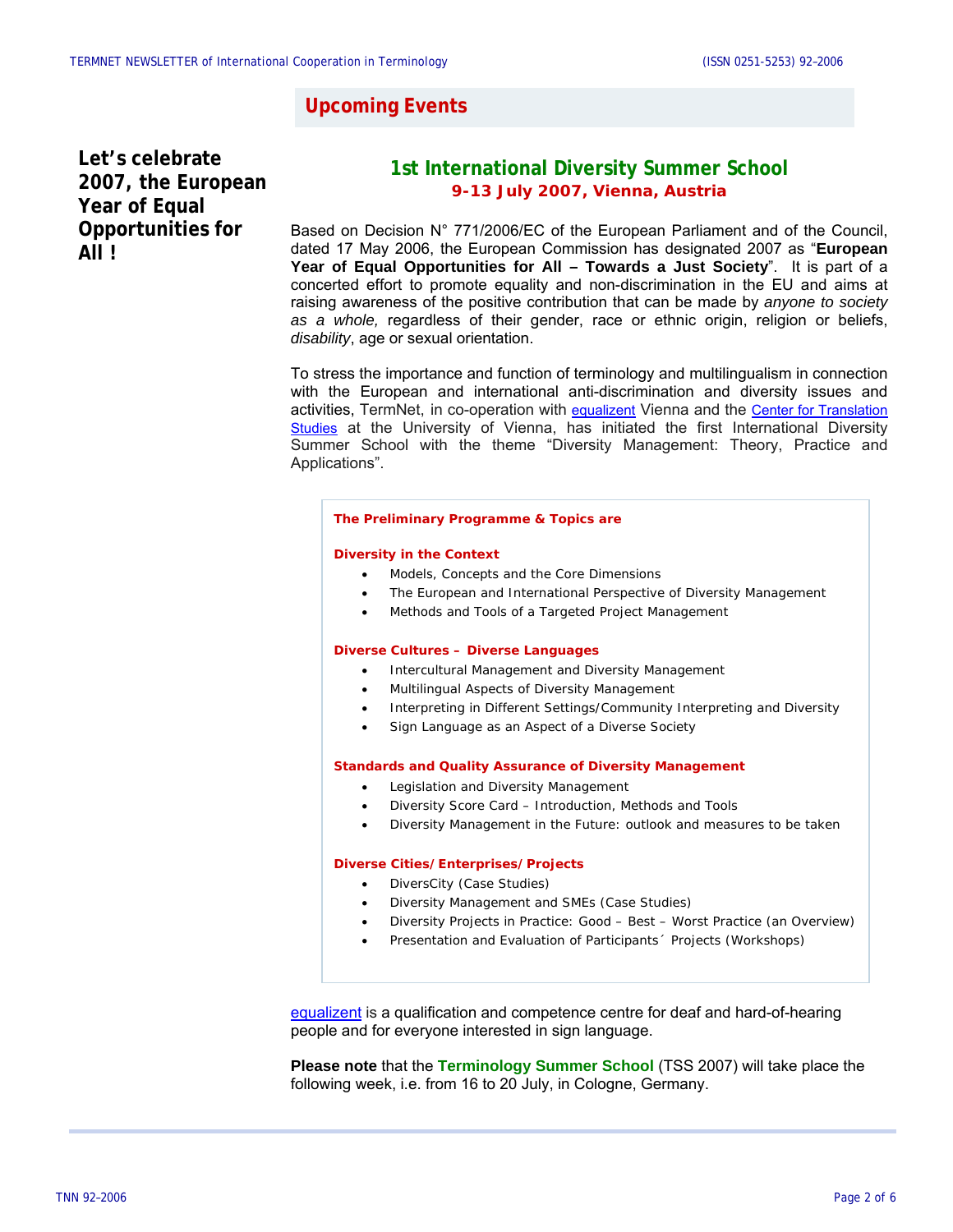### **2008 European Year of Intercultural Dialogue**

TermNet has been engaged since long not only in the promotion of cultural and linguistic diversity but also in the fostering of the intercultural dialogue, by providing consultancy and training for and in the framework of programmes and campaigns, such as:

- Information for All (IFAP) and Information Literacy Programmes (UNESCO)
- Multilingualism, capacity building and human rights programmes (EU and UNESCO).

Therefore, TermNet welcomes the proposal of the Commission that 2008 be declared "European Year of Intercultural Dialogue", a European Year which, because of its multiplier effect, will develop into a unique instrument for raising awareness of the chosen theme among citizens, particularly young people.

Intercultural dialogue is intimately linked to the fundamental ambition underlying the construction of Europe, namely to bring together the peoples of Europe. It should therefore be a priority throughout the EU to call upon European citizens, and all those living in the European Union, to play a full part in managing our diversity, which is enriched by all new migration flows, greater mobility as well as by the changes and additions brought about by globalization.



http://ec.europa.eu/

On 14 November 2006, the Commission issued a communication concerning the common position of the Council on the adoption of a Decision of the European Parliament and of the Council concerning the European Year of Intercultural Dialogue. The common position adopted by the Council on 13 November by unanimity is the result of negotiations between the three institutions and represents a compromise acceptable for all of them. The Commission considers that the common position is appropriate and it can therefore support it.

### **Multilingualism gains importance in the European Union**

Multilingualism becomes an increasingly important issue not only within the United Nations, where it is an agenda item of the ongoing General Assembly, but also within the European Union.

On 30 October 2006, Commission President José Manuel Barroso assigned the portfolio of multilingualism to Romanian commissioner-designate, Leonard Orban, the current Secretary of State coordinating Romania's preparation for accession to the European Union. Leonard Orban is a graduate of the Faculty of Management, Academy of Economic Studies, Bucharest, and the Faculty of Mechanical Engineering, University of Brasov.

"Languages are at the heart of the European identity, and the Commission's role in this area, when it comes to translating the EU's legislation, providing the necessary interpretation to thousands of meetings or encouraging the teaching of languages, is crucial. My services and I will do all we can to assist Mr. Orban over the coming weeks," said Jan Figel', the current European Commissioner for Education, Training, Culture and Multilingualism.

On 1 January 2007, the Accession Treaty with Bulgaria and Romania is expected to enter into force and they will join the European Union, bringing the number of Member States up to 27 and the number of languages up to 23.

In order to enhance the transparency of the nominations and to give the appointment of the new Commissioner more legitimacy, the European Parliament conducted a hearing to be followed by a formal vote of approval in the first half of December. Only after Parliament's formal approval the Council will formally appoint the new Commissioner.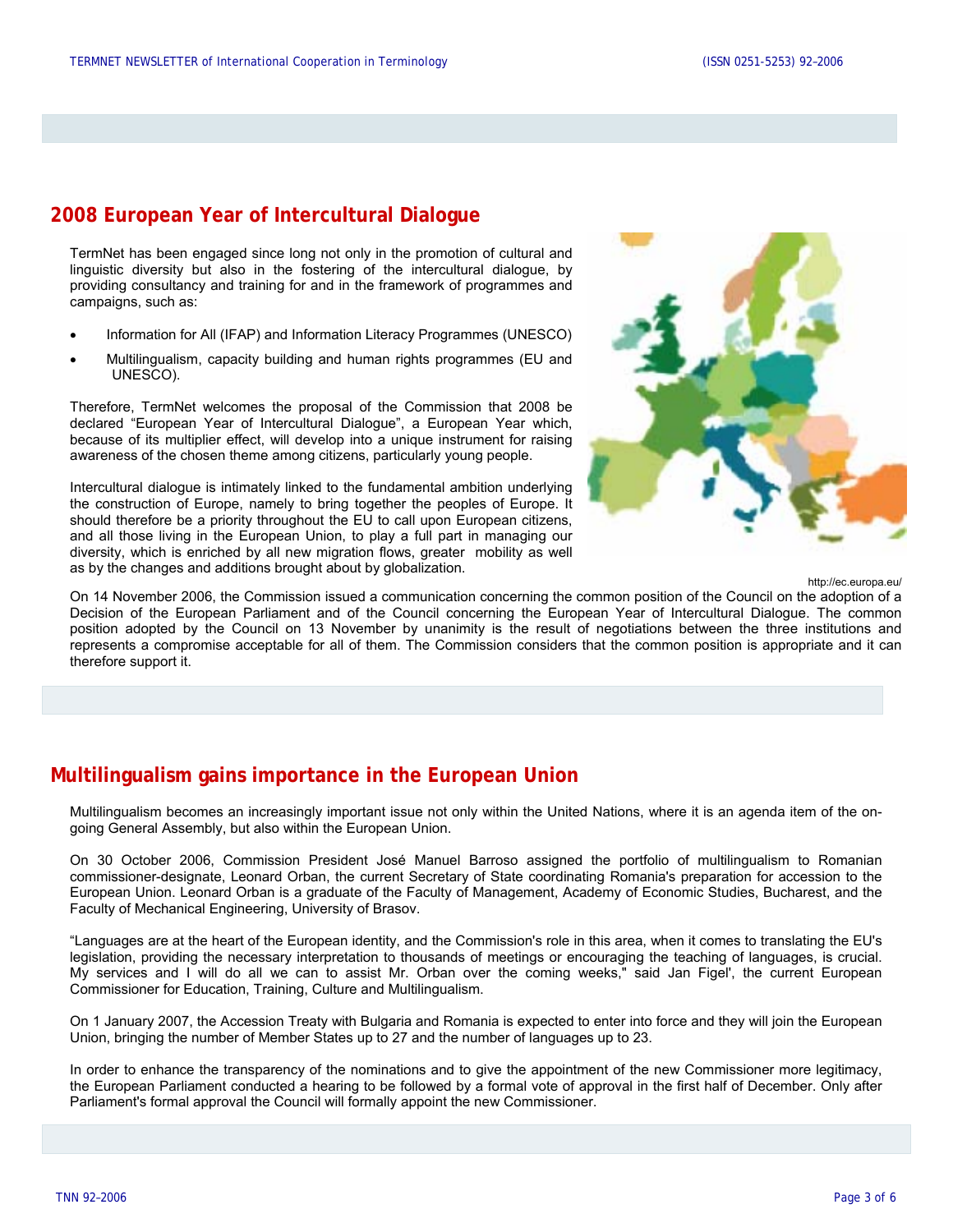### **TermNet Members' Products and Activities**

### **TSTT'2006 - International Conference on Terminology, Standardization and Technology Transfer**

A representative of TermNet presented a paper at the TSTT'2006 Conference, which was organized by TermNet's member CNIS (China National Institute of Standardization) in Beijing, from 25 to 26 August 2006.

TSTT conferences are considered in China to be of great importance as far as terminology standardization is concerned. The first one was held on 1991 and marked the beginning of full range cooperation between China and the outside world in the field of terminology standardization. In 1997, the second TSTT conference demonstrated the prosperous development of terminology in China with the rapid growth of IT industry.

This year's third TSTT conference focused on *terminology in the information society and for the emerging knowledge society* and aimed to further promote the application of terminology in various business activities and to strengthen the worldwide cooperation in this field. The reason for organization this conference was to meet the challenges of the development of new technologies and the growing demand from knowledge management, on the one hand, and to take advantage of the ISO/TC37 annual meetings, which were also held in Beijing, on the other.

The organizers of TSTT'2006 hope that the conference helped to bridge and reinforce communications and collaborations in the field of terminology standardization and related fields of application.

### **Terminology Policies**

Following the Terminology Summit of the European Association for Terminology (EAFT), which was held in Brussels, 13-14 November 2006, TermNet organized in Antwerp, on 15 November, in collaboration with its members Lessius Hogeschool and Infoterm, a Workshop on Terminology Policies, which preceded the International Conference on Terminology, organized by NL-Term, (the Dutch-Flemish Association for Dutch Terminology) and the Lessius Hogeschool in Antwerp, 16-17 November.

Some 50 participants from almost all EU countries, Canada and Latin America discussed such topics like

- Terminology policies and planning in different environments
- Guidelines for the formulation and implementation of terminology policies
- Project management methods for the development of terminology policies
- Standardization strategies and terminology policies
- Copyright and other legal issues
- Standardization and business models

They particularly welcomed the idea to reformulate the UNESCO [Guidelines for Terminology Policies](http://portal.unesco.org/ci/en/ev.php-URL_ID=20896&URL_DO=DO_TOPIC&URL_SECTION=201.html) - which address especially language communities and countries - with a view to adapting them to the needs of enterprises and specialized organizations such as WHO or IUPAC. Therefore, the papers presented by Pierre Lewalle (WHO) and Matthias Heyn (SDL Trados) met with special interest.

#### **Semantics 2006**

The Semantics 2006 conference that took place in Vienna from 28 to 30 November, was organized, inter alia, by two TermNet members: the Austrian Computer Society (OCG) and the Semantic Web School. It was the 3rd conference in a series that started as the Austrian Symposium on Digital Content Engineering in 2004 and has developed into a conference of international visibility.

Semantics 2006 offered a forum of exchange for innovative businesses, European research institutions and companies, all of whom are driving the development of semantic technologies. For the first time in Europe, vendors and developers of semantic technologies and applications presented their products and services to the public. Some 150 leading international experts discussed state of the art developments and future trends from the technological, economical and social point of view as well as present up-to-the-minute research & development in semantic systems.

The conference featured three major themes:

- Visions & Applications: From Integration to Services
- The Paradigm Shift in IT: Semantic Web 2.0
- Digital Societies: Social Networks

Social networks are the impetus of future digital societies. The convergence of semantic technologies with social software will lead to a Social Semantic Web, in which smart technologies support social interaction, mutual learning and collaborative means of production.

The representative of TermNet presented a paper on "Business models as a means of IPR protection of structured content -Taking terminological data as an example" in which the results of EU projects for the solution of copyright problems in connection with the preparation and use of content are discussed.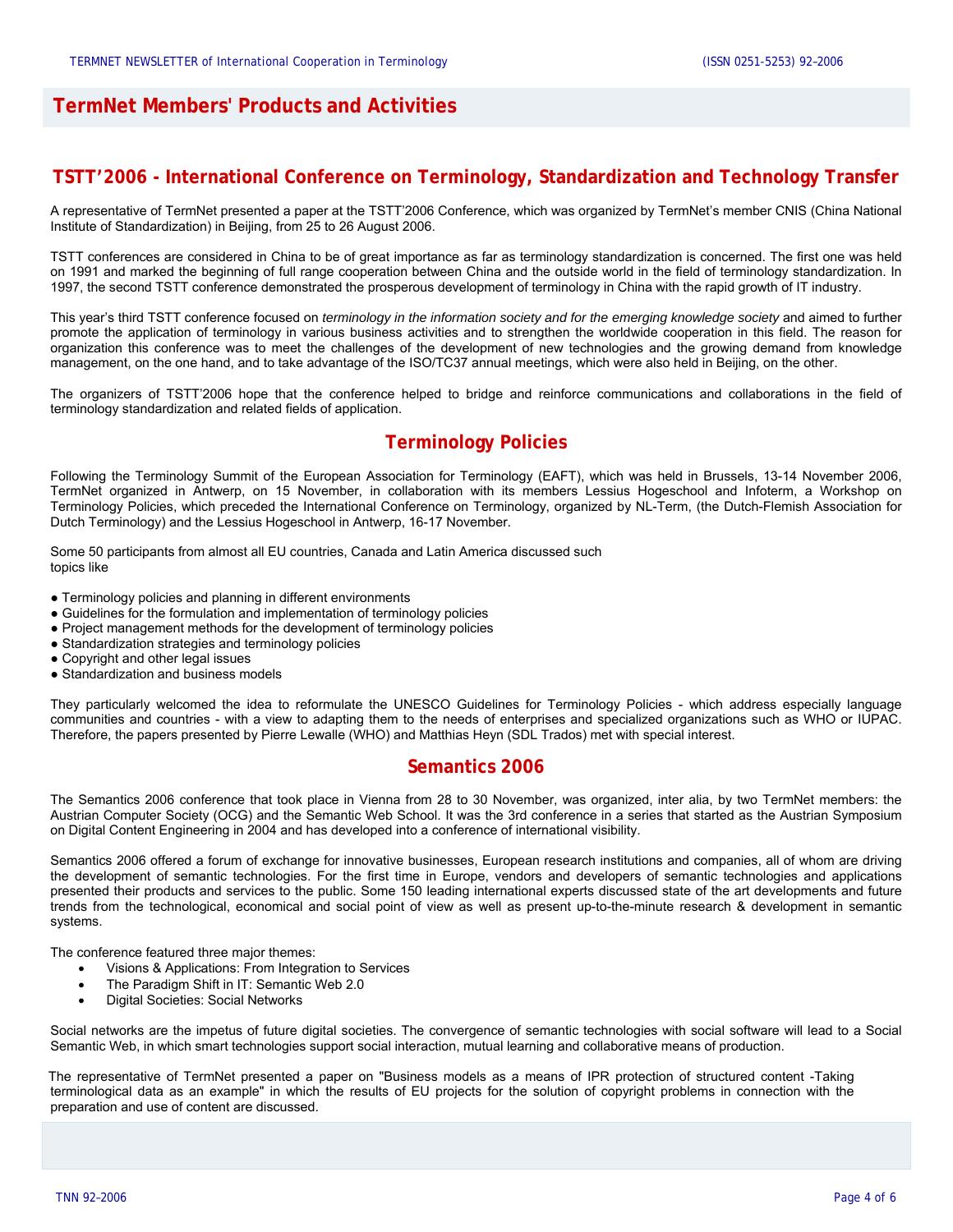#### **News**

## **The Financial Times reported on 20 October 2006: Yahoo launches local-language chat in India**

Hundreds of millions of people exchanged greetings for Diwali, the Hindu "festival of lights" that is India's biggest holiday.

But for the first time, "Diwali mubarak" - or Diwali greetings - could be exchanged in Hindi and Tamil script over Yahoo's new chat service aimed at the country's growing population of internet users who will rely on non-English languages. The launch of the chat service reflects Yahoo's efforts to tackle the linguistic complexities of expanding in India, which counts more than a dozen regional languages, not to mention thousands of dialects.

Yahoo aims to better compete with domestic rivals - such as online portal Rediff which recently launched a Hindi chat service - that are also ramping up local language services in India. "The internet [in India] is still at an early stage," said George Zacharias, managing director of Yahoo India. "The next big growth in India will come from local language users." English and Hindi are India's two main languages, but there are many regional languages with their own dramatically different scripts including Tamil, Kannada and Malayalam spoken in the south, and Bengali, Punjabi and Gujarati in the north. There are 70m-80m English speakers out of India's 1.1bn-strong population and many also do not speak Hindi.

Yahoo's local language service allows computer users with English-language keyboards to type phonetically in Hindi and Tamil and have their words automatically converted to these scripts.

It plans to include more Indian languages in its chat service over the next six months and will eventually offer local language email.

India claims about 37m internet users, representing a 54 per cent jump from 25m in 2004, according to the Internet Service Providers' Association of India (ISPAI). Of those, 23m are active users and about 20m are familiar with English. Yahoo's services are used by 85 per cent of India's active internet users, according to a report from research firm JuxtConsult. Yahoo offers e-mail in 35 languages worldwide, but India poses a unique challenge because local language keyboards are not mainstream, unlike in other countries. While India's PC penetration is just 2 per cent compared with 60 per cent in developed countries, ISPAI projects 54m internet users in 2008. That figure does not factor in potential internet usage among India's mobile phone market of 130m subscribers, which is expected to reach 500m by 2010.

Yahoo's roll-out of new services in India, including a test version of faster, easier-to-use email, is part of its strategic push in the country. Yahoo and Silicon Valley venture firm Cannan Partners, this summer, invested \$8.65m in start-up matchmaking website Bharatmatrimony.com. Last year, Yahoo increased its team of software developers from 800 to 1,000 in its Bangalore-based research centre, the largest outside of the US.

For the full story, see: <http://www.ft.com/cms/s/cb474108-6020-11db-b929-0000779e2340.html>

### **Certification Skullduggery**

by John Dir

Director of Software Concepts BHO Technologists - LittleTek Center http://home.earthlink.net/~jdir

5 October 2006

On the surface, the race for certifications in software, hardware, networking, and other technical disciplines sounds like a wonderful idea for ensuring companies receive the level of expertise they need to receive optimal efficiency and talent for their operations. Many employers seeking the best talent have certainly bought in on this hype from the industry's rush to set up a certification test for almost anything. Despite the popularity of these practices, there is an ominous and insidious impact going on beneath the surface that both employers and technicians should consider.

When the certification craze first began to appear on the scene, it was instituted more as a means for vendors to extract a few extra dollars from their clients in exchange for a warm and fuzzy feeling that these tests would ensure a higher degree of competency from people who had received the vendor stamp of approval. The pitch here was simple, if vendors couldcome up with a skills test that demonstrated a level of experience that could only be attained from having worked in a particular discipline for a number of years in the field, companies who hired these individuals would then be assured that they were getting the best possible personnel in the field. In the beginning, vendors tapped into the brains of their own best talent to assemble the most obscure trivia they could devise regarding their products, to design a program of certification that could only be passed by someone who had intimate knowledge of the product. Even at this stage of the development, there was not necessarily as much focus on the practical application of this minutia as there was on the fact that most beginners in the field would be unable to pass the test. With a sufficient amount of trivia collected, software and hardware vendors launched their certification testing plans at a price level that added enough credibility to the program to convince customers that they would really be getting something if they paid to have their employees engage in these testing procedures, at a level of difficulty which practically ensured that those who took these exams would have to repeat the testing process a number of times before they could pass.